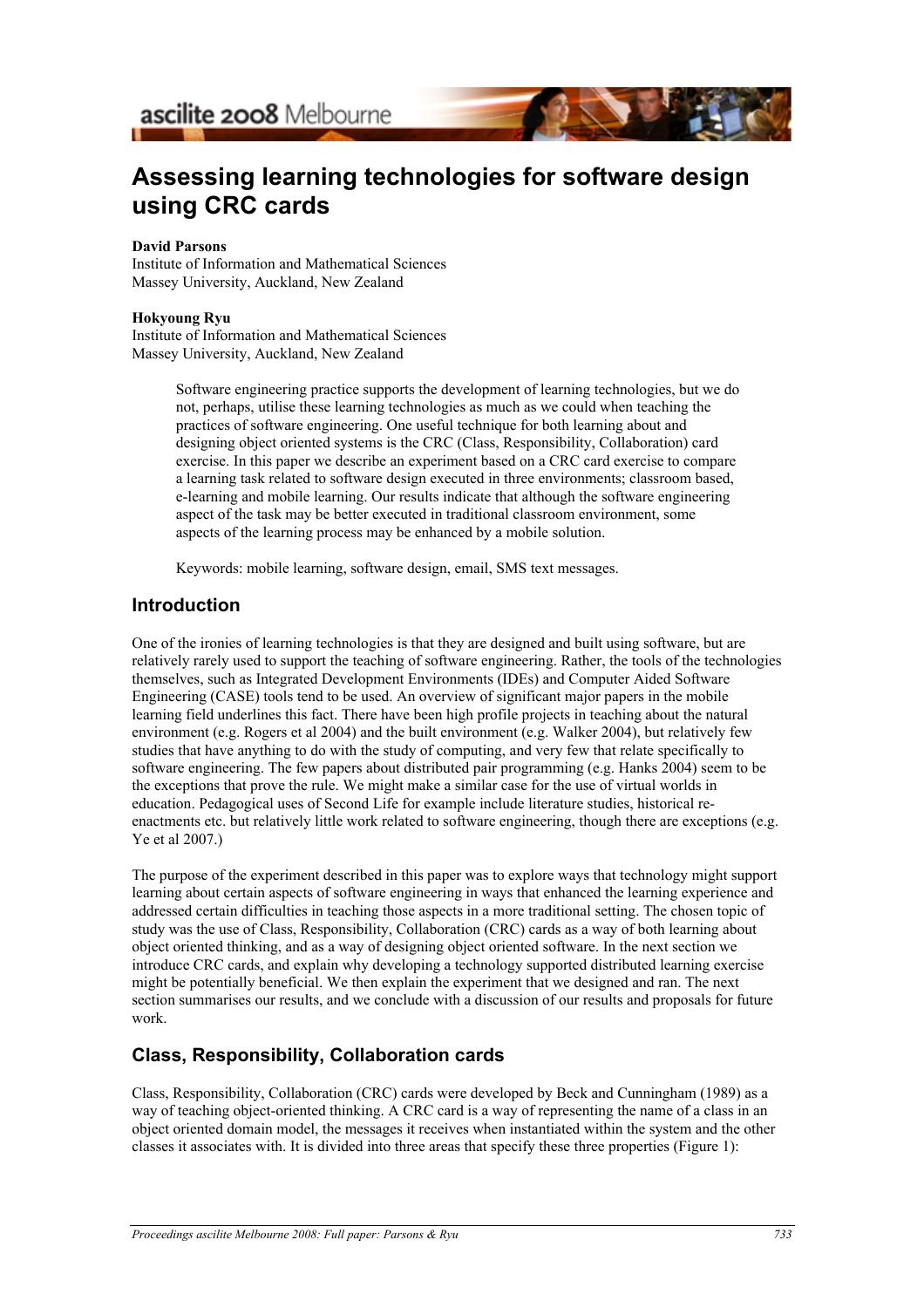| <b>CLASS NAME</b> |               |  |  |  |  |  |  |  |  |
|-------------------|---------------|--|--|--|--|--|--|--|--|
| Responsibilities  | Collaborators |  |  |  |  |  |  |  |  |

**Figure 1: Class, Responsibility, Collaboration (CRC) card**

Although the original idea behind CRC cards was to provide a way of learning about object oriented software design, they can also be usefully integrated into software engineering methods (Beck & Cunningham 1989). Indeed some subsequent methods have explicitly included CRC cards, for example SASY (McGregor & Korson 1994).

In a CRC exercise, the participants role play classes in use case scenarios, building up the class model with each use case. Each time a card is used in a use case role play, the messages it receives and the other classes that it sends messages to (i.e. collaborates with) are added to the card. Eventually, when all the use cases have been used in role play, a complete set of responsibilities and collaborators will have been defined for each class.

Using CRC cards for design has a number of benefits in terms of supporting software development teams. It encourages discussion of both the static and dynamic aspects of the software model, and the cards themselves support essential design heuristics (Biddle, Noble & Tempero 2002). An important aspect of the dynamic nature of the exercise is that it can assist inexperienced designers, such as those learning about object oriented design, to understand that there may be multiple solutions to a single problem (Borstler, Johansson, & Nordstrom 2002). However there are problems that can arise. These include the focus shifting away too early from the cards to other media such as whiteboards, compromising the democratic, collaborative behaviour of the exercise. Transferring to other media is not recommended in CRC exercises, because of the importance of physical interaction with the cards, including the ability to reposition the cards in the context of others as the exercise progresses. This is why the computerisation of the exercise was discouraged by the authors (Beck & Cunningham 1989). Also, performing a CRC exercise as a group can lead to shortcuts and lack of rigour (Biddle, Noble & Tempero 2002), though a testing by inspection process may be integrated into the exercise to counter this problem (McGregor & Korson 1994)

Some of the problems identified above, regarding the use of CRC cards by a group of participants in a single room, might be resolved by using a distributed learning platform. If the participants are separated physically, but communicating electronically, there is no danger of the focus shifting way too early from the cards. In addition, if separate individuals are made responsible for certain classes in the exercise in ways that make short cuts impossible, we are more likely to get more rigor in the overall process. Therefore we had the idea that it may be worth trying to run CRC card exercises in a distributed manner using simple technologies, namely email or SMS (short message service) text messaging. By separating the participants, with each participant solely responsible for certain classes within the system, and with no alternative to focus on the cards themselves, we hoped to promote greater focus on the core attributes of CRC without the potential distractions and shortcuts that can occur in a co-located exercise.

With this idea in mind, we designed an experiment to compare the performance and perceptions of multiple CRC exercise groups using different learning environments; face to face, email and mobile text messaging. The participants were divided into groups of four, with each group performing the same CRC exercise using either a traditional classroom environment, or a technology supported environment based on either computers using email, or mobile phone using text messaging.

# **Experimental materials**

In order to run the experiment, we supplied various materials. Some of these were design artifacts, such as domain and use case diagrams, and some were physical support tools such as CRC cards and mobile phone SIM cards. Figure 2 shows an initial domain model for a home insurance company system. This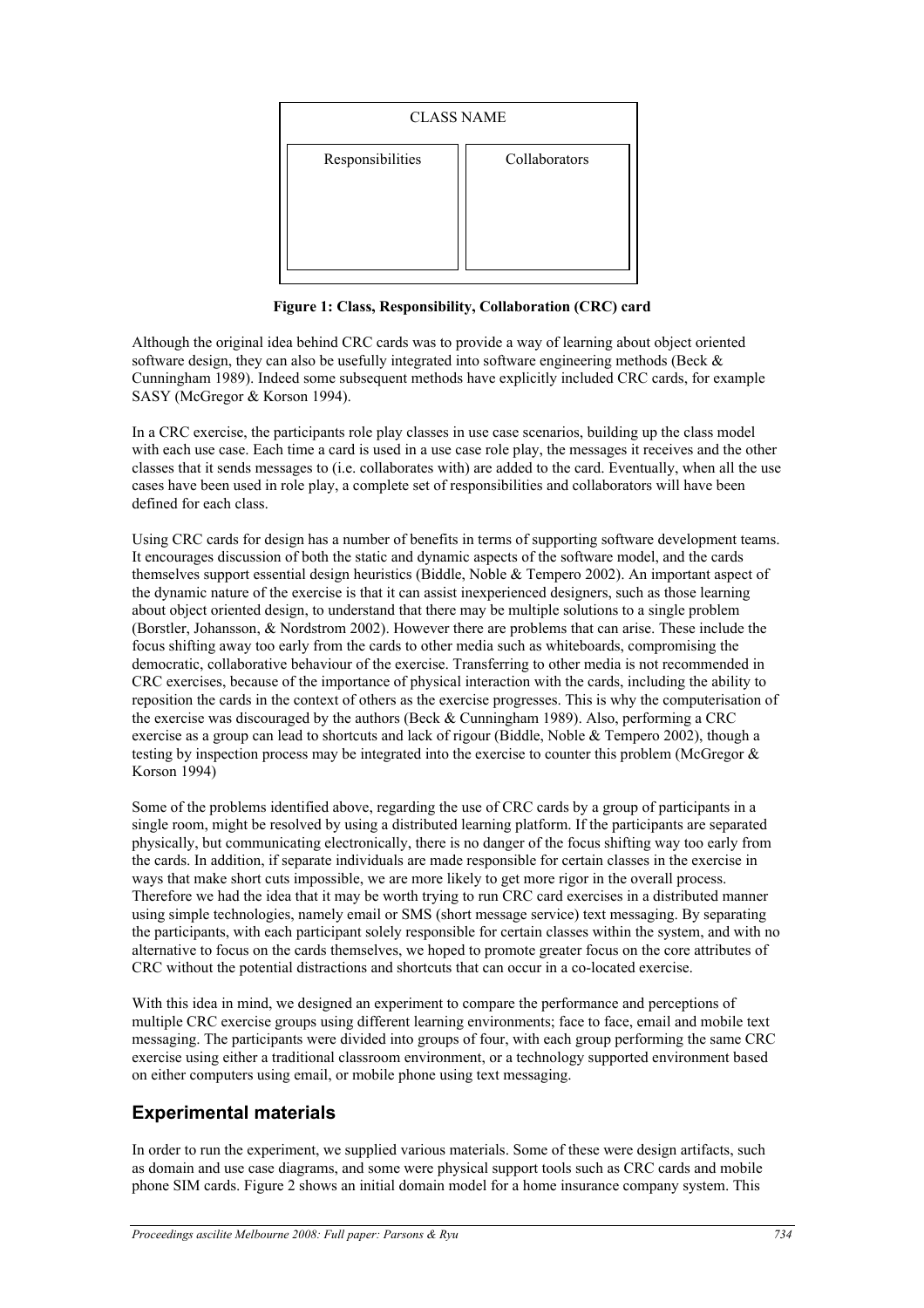domain model was used in the experiment to provide the class names used in the CRC exercise. In addition to these classes, a 'Façade' class (Gamma et al 1995) called 'InsuranceSystemFacade' was included to represent the entry point to the system, giving 8 classes in total.



**Figure 2: Domain model for the CRC exercise**

Figure 3 shows some of the actors and use cases in the system. These use cases were available to be chosen from in the CRC exercise. Due to time constraints, only a small number of use cases were to be used, dictated by the experiment moderator. The use case diagram was intended to make it clear to the participants that the exercise they were undertaking was only a part of what in practice would be a longer and more detailed design exercise.



**Figure 3: Use case diagram for the insurance domain**

## **The pilot**

Before the experiment which is reported in this paper, a pilot exercise was undertaken. This was intended to test the feasibility of the mobile aspect of the experiment. Students in a second year software design course were asked if they were prepared to volunteer to participate in a pilot experiment to test a mobile phone supported CRC exercise. This pilot was undertaken during the 2006 academic year. A small number of students agreed to participate in this test, which turned out to be unsuccessful for a number of reasons, namely:

- The task was too ambitious, leading to over complex instructions
- The students did not know enough about CRC already to understand how the activity was supposed to work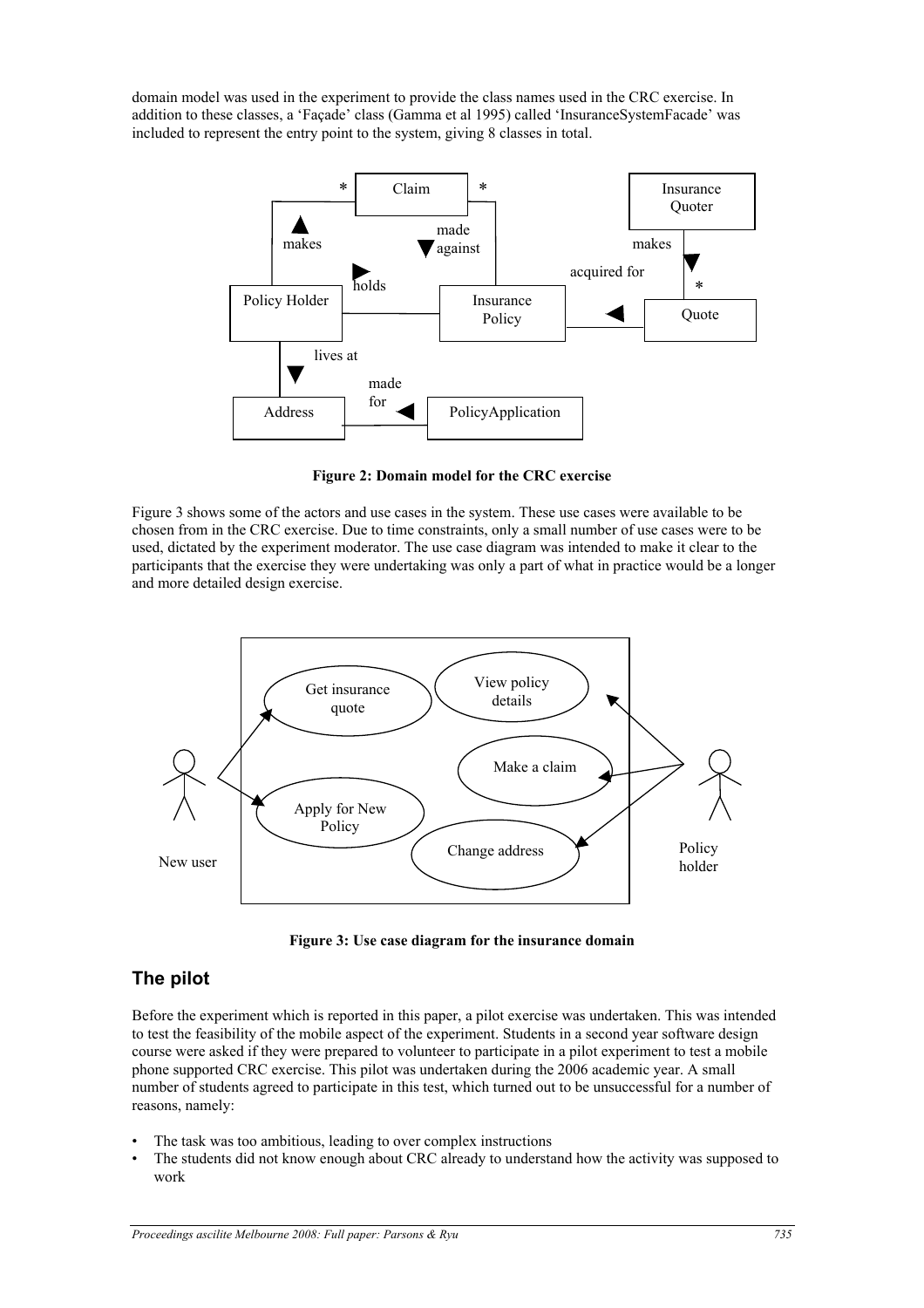- The timing of the test, designed to enable the students to text for free at off peak times, meant that they were expected to participate outside of normal university hours. This was not popular.
- Students did not wish to share their mobile phone numbers, event though they would remain anonymous (phone numbers were associated with class names, not owners.)

We addressed these problems in the following ways:

- The task was simplified with a streamlined set of instructions
- The students were introduced to the CRC technique in a classroom setting so they already understood how the exercise worked in a traditional context
- A number of SIM cards were purchased, with prepaid credit so that students could participate for free during normal university hours and would not have to share their personal mobile phone numbers.

Following these modifications to the experimental method, a second pilot was run using groups of students from the same software design paper, undertaking CRC card exercises in the three contexts. We did not collect data from this pilot but used it to ensure that the modifications to the experimental method were effective. We also used this pilot to refine the organisation and timings of the experiment to ensure that the schedule was realistic. Following the second pilot, we ran an experiment from which we collected data. This took place during the 2007 academic year, with students from that year's intake of the same software design paper.

#### **How the experiment was executed**

The CRC exercise was performed in three different ways, two using technology and one using a traditional classroom environment. Two groups performed the exercise using mobile phone text messaging, two groups performed the exercise using email and two more groups did the exercise colocated around a table. The groups each comprised four participants in order to make the exercise collaborative but still simple to run. As Cockburn notes, a CRC exercise "may be done by one person, or up to 5 people, after which it needs careful facilitation." (Cockburn, 2002). The number of groups was dictated by the number of students present in the class who were willing to participate in the experiment. Each person in each team was allocated two CRC cards, named after one of the concepts in the domain model. One of these cards represented the boundary façade object ('InsuranceSystemFacade'). Each participant from the mobile phone group was provided with a SIM card with some prepaid credit. They were also given the mobile phone number of the exercise moderator. The moderator provided each member of the team with a list, mapping domain class names to mobile phone numbers. Each participant from the email group was provided with an email address (set up in advance using Hotmail accounts). They were also given the university email address of the exercise moderator. The moderator provided each member of the team with a list, mapping domain class names to email addresses

The allocation of pairs of classes to numbers/addresses was the same for both the mobile phone and email groups, namely:

- InsuranceSystemFacade and Address
- Claim and Quote
- InsuranceQuoter and PolicyHolder
- PolicyApplication and InsurancePolicy

The participants received the following instructions:

In each interaction, the InsuranceSystemFacade will receive an initial message from the moderator. The Façade forwards the message it receives from the moderator to the class it thinks can do this task or at least start this task off. The class that receives the forwarded message must decide if it: (a) can do some of the task and get help from other classes (collaborators) to finish the task or (b) can do all of the task without help from any other collaborators.

If (a)

the class waits to receive a return message from each collaborator (which means together they have finished their part of the task) and then it returns an answer to the Façade which replies to the moderator (a Boolean reply).

If  $(h)$ 

the class replies to the Façade immediately (which indicates it has finished the task) and the Façade replies to the moderator. Note: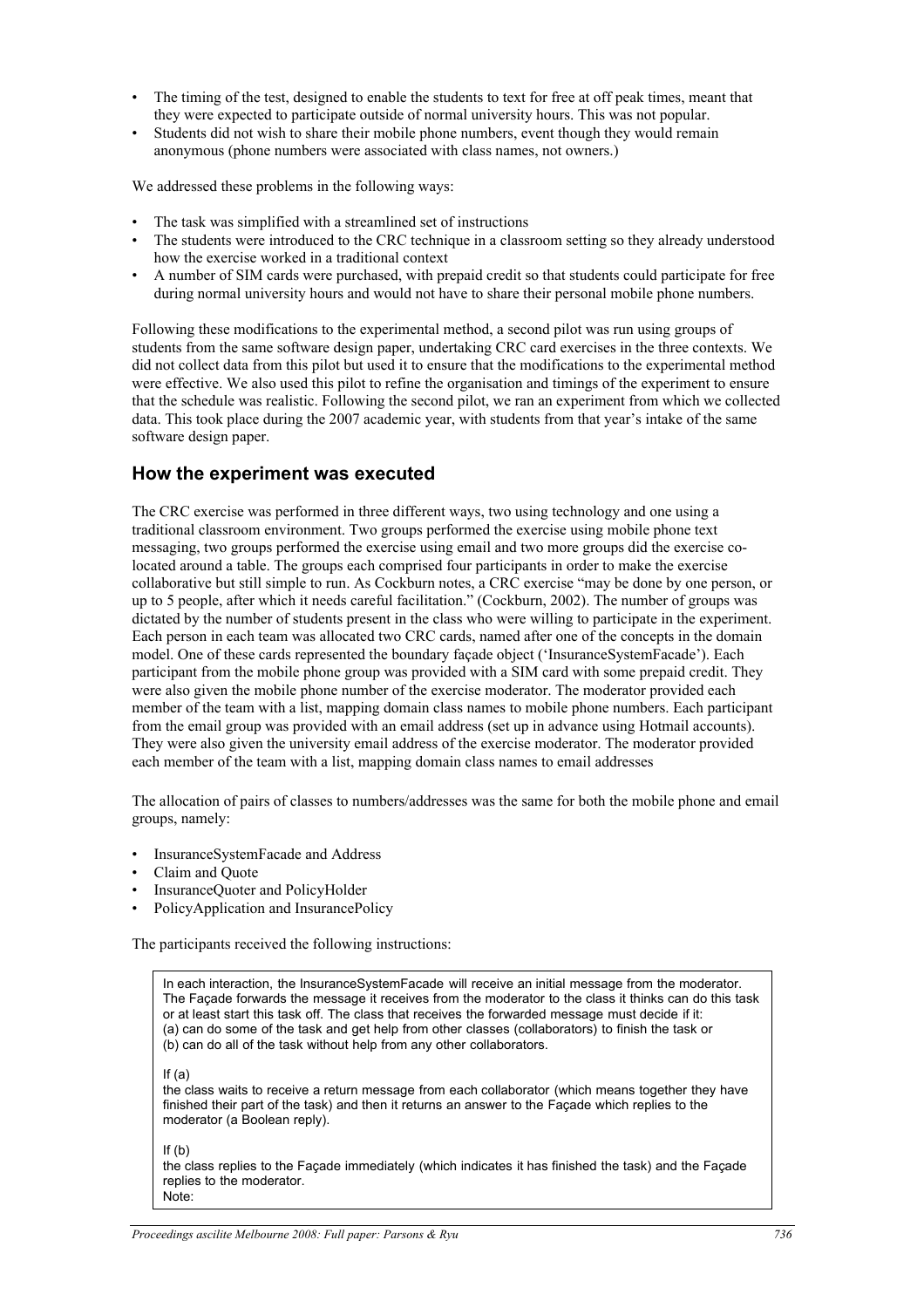Each class that receives a message must send a response to the class that sent the message when it has completed its part.

If that class also has to get help from another class, it waits until it gets its own reply before replying to its own sender.

There may be a chain of several classes carrying out parts of the task, each replying to their sender to indicate they have done their part of the main task. Eventually the chain of replies makes its way back to the Façade which sends its final "we've done it" message to the moderator.

However, the replies that are sent as part of a CRC exercise are not data e.g. "we've done it", they are the return datatype of the expected reply e.g. Boolean, String, Integer, void.

At the end of the exercise, each group was asked to pool together their cards and create a common class diagram.

### **Results and analysis**

Of the six groups, only data from four of these groups could be usefully analysed, because in two cases one or more participants decided not to complete all aspects of the experiment. At the end of the exercise, the object models created by the four groups from their CRC cards were collected and analysed. The number of classes and operations on each diagram for the four groups can be seen in table 1.

| Group        | Classes | Operations |
|--------------|---------|------------|
| Face to face |         |            |
| Mobile       |         |            |
| Email 1      |         |            |
| Email 2      |         |            |

**Table 1: The number of classes and operations added to the diagram by the four groups**

From this data it can be seen that the face to face group made the most progress in the time available. The mobile group made the least progress. From the perspective of using CRC cards as a software engineering tool therefore it may be concluded that the traditional face to face approach is indeed the most effective. However there is another aspect to CRC which is that it provides 'a laboratory for teaching'. Therefore we also tried to assess the students' reactions to using the various teaching environments for the CRC technique and gathered their responses using a questionnaire after they had completed the exercise. The questionnaire asked them to respond to the following statements using a 7 point Likert scale, with a response of 1 corresponding to 'Strongly disagree' and a response of 7 corresponding to 'Strongly agree'. Therefore the neutral value in this study was 4. Table 2 lists the questions in the feedback questionnaire. These have been categorised under a number of different headings to specify the context of each question.

| Table 2: Questions from the feedback questionnaire |  |  |
|----------------------------------------------------|--|--|
|----------------------------------------------------|--|--|

|     | Question                                                                                                  | Category         |
|-----|-----------------------------------------------------------------------------------------------------------|------------------|
| 1.  | My learning about CRC would be difficult to perform without the system                                    | Learning effect  |
| 2.  | Using the system gives me greater control over my learning of CRC.                                        | Control          |
| 3.  | Using the system improves my understanding of how to do CRC.                                              | Learning effect  |
| 4.  | I find this system to provide an enjoyable way to learn CRC.                                              | Enjoyment        |
| 5.  | The system helps me to understand how CRC works.                                                          | Learning effect  |
| 6.  | I would like to use the system again for other learning purposes.                                         | Intention to use |
| 7.  | Using the system saves me time rather than doing CRC in the classroom (for<br>mobile / email groups only) | Learning effort  |
| 8.  | The system enables me to accomplish learning of CRC more quickly                                          | Learning effort  |
| 9.  | The system helps me to understand the critical aspects of how CRC works.                                  | Learning effect  |
| 10. | Using the system allows me to accomplish more learning than would otherwise be<br>possible.               | Learning effect  |
| 11. | Using the system enhanced my effectiveness in learning CRC.                                               | Learning effect  |
| 12. | Using the system made it easier to learn CRC.                                                             | Usability        |
| 13. | Interacting with the system is often frustrating.                                                         | Usability        |
| 14. | I found it cumbersome to use the system to learn CRC.                                                     | Usability        |
| 15. | The system is convenient for communication with other students for learning about<br>how CRC works        | Communication    |
| 16. | The system would be more effective if it used graphics and illustrations.                                 | Usability        |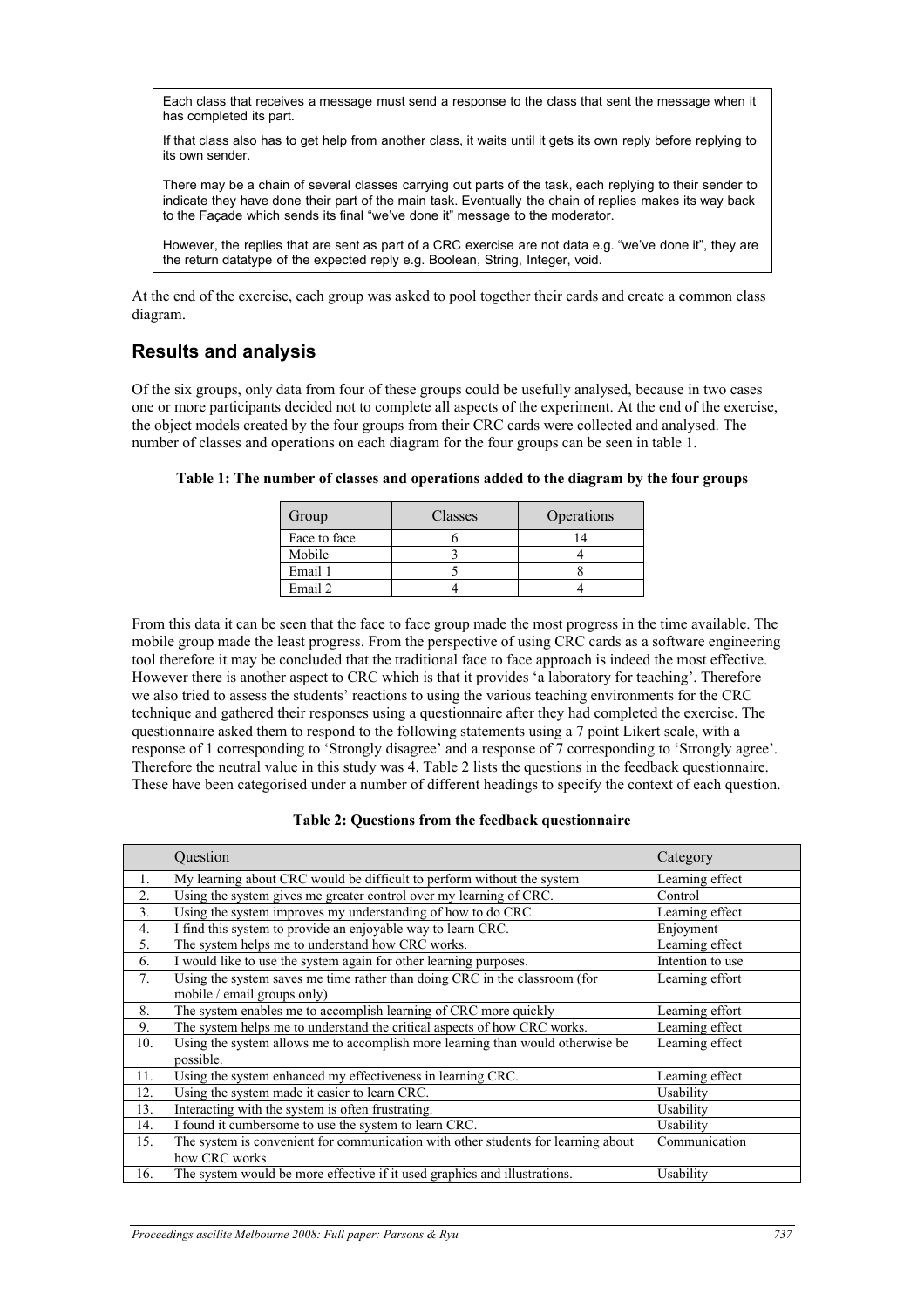Table 3 shows the results of the questionnaire for the four members of the face to face group (labelled F1 to F4) the four members of the mobile group (labelled M1 to M4) and from the two email groups. In both email groups, one of the participants declined to fill in the questionnaire. The three responses that were received from the first email group are labeled 'Ea1' to 'Ea3', while the responses from the second email group are labeled 'Eb1' to 'Eb3'. As part of the ethics approval process for the experiment we had to make it clear that not only was participation in the experiment voluntary, but so was filling in the questionnaire afterwards, and two participants chose to exercise this right not to respond. Therefore we do not have a full set of responses for the two groups. The left hand column (labeled 'Q') contains the question number. Note that question 7 did not apply to the face to face group so there was no response requested for this question from this group.

| Q              | F <sub>1</sub> | F <sub>2</sub> | F <sub>3</sub> | F <sub>4</sub> | M <sub>1</sub> | M <sub>2</sub> | M <sub>3</sub> | M <sub>4</sub> | Ea1 | Ea <sub>2</sub> | Ea <sub>3</sub> | Eb1 | Eb <sub>2</sub> | Eb <sub>3</sub> |
|----------------|----------------|----------------|----------------|----------------|----------------|----------------|----------------|----------------|-----|-----------------|-----------------|-----|-----------------|-----------------|
|                | 5              | 3              | 4              | 3              | 5              | 5              | 5              | 6              | 5   | 5               | 5               | 6   | 6               | 4               |
| $\overline{2}$ | 4              | 3              | 4              | 6              | 5              | 5              | 4              | 6              | 5   | 5               | 4               | 6   | 4               | 6               |
| 3              | 5              | 5              | 6              | 6              | 5              | 6              | 4              | 6              | 5   | 6               | 4               | 6   | 5               | 7               |
| $\overline{4}$ | 4              | 5              | 6              | 6              | 5              | 7              | 5              | 7              | 5   | 7               | 5               | 7   | 4               | 7               |
| 5              | $\overline{2}$ | $\overline{4}$ | 7              | 6              | 5              | 5              | 5              | 7              | 5   | 5               | 5               | 7   | 3               | 7               |
| 6              | 4              | $\overline{4}$ | $\overline{7}$ | 5              | $\overline{4}$ | 3              | 5              | 4              | 4   | 3               | 5               | 4   | 3               | 7               |
| 7              |                |                |                |                | $\overline{4}$ | 6              | 5              | 5              | 4   | 6               | 5               | 5   | 5               | 5               |
| 8              | 3              | $\overline{4}$ | 6              | 5              | 5              | 5              | 5              | 7              | 5   | 5               | 5               | 7   | 5               | 6               |
| 9              | 3              | 3              | 5              | 5              | $\overline{4}$ | 6              | 5              | 7              | 4   | 6               | 5               | 7   | 4               | 6               |
| 10             | 3              | 3              | 5              | 6              | 5              | 5              | 5              | 7              | 5   | 5               | 5               | 7   | 5               | 7               |
| 11             | 3              | $\overline{4}$ | $\overline{2}$ | 5              | $\overline{4}$ | 5              | 5              | 7              | 4   | 5               | 5               | 7   | 4               | 7               |
| 12             | 4              | 4              | 5              | 5              | 5              | 5              | 5              | 7              | 5   | 5               | 5               | 7   | 4               |                 |
| 13             | 5              | 5              | 3              | 5              | 4              | 3              | 5              | 5              | 4   | 3               | 5               | 5   | 5               | 4               |
| 14             | 4              | 5              | 4              | 5              | 5              | 4              | 5              | 4              | 5   | $\overline{4}$  | 5               | 4   | $\overline{4}$  | 4               |
| 15             | 6              | $\overline{4}$ | 4              | 5              | 5              | 5              | 5              | 4              | 5   | 5               | 5               | 4   | 5               | 7               |
| 16             | 6              | 4              | 7              | 5              | 5              | 5              | 6              | 7              | 5   | 5               | 6               | 7   | 6               | 7               |

**Table 3: Questionnaire results**

**Figure 4: Graph and table of mean responses**

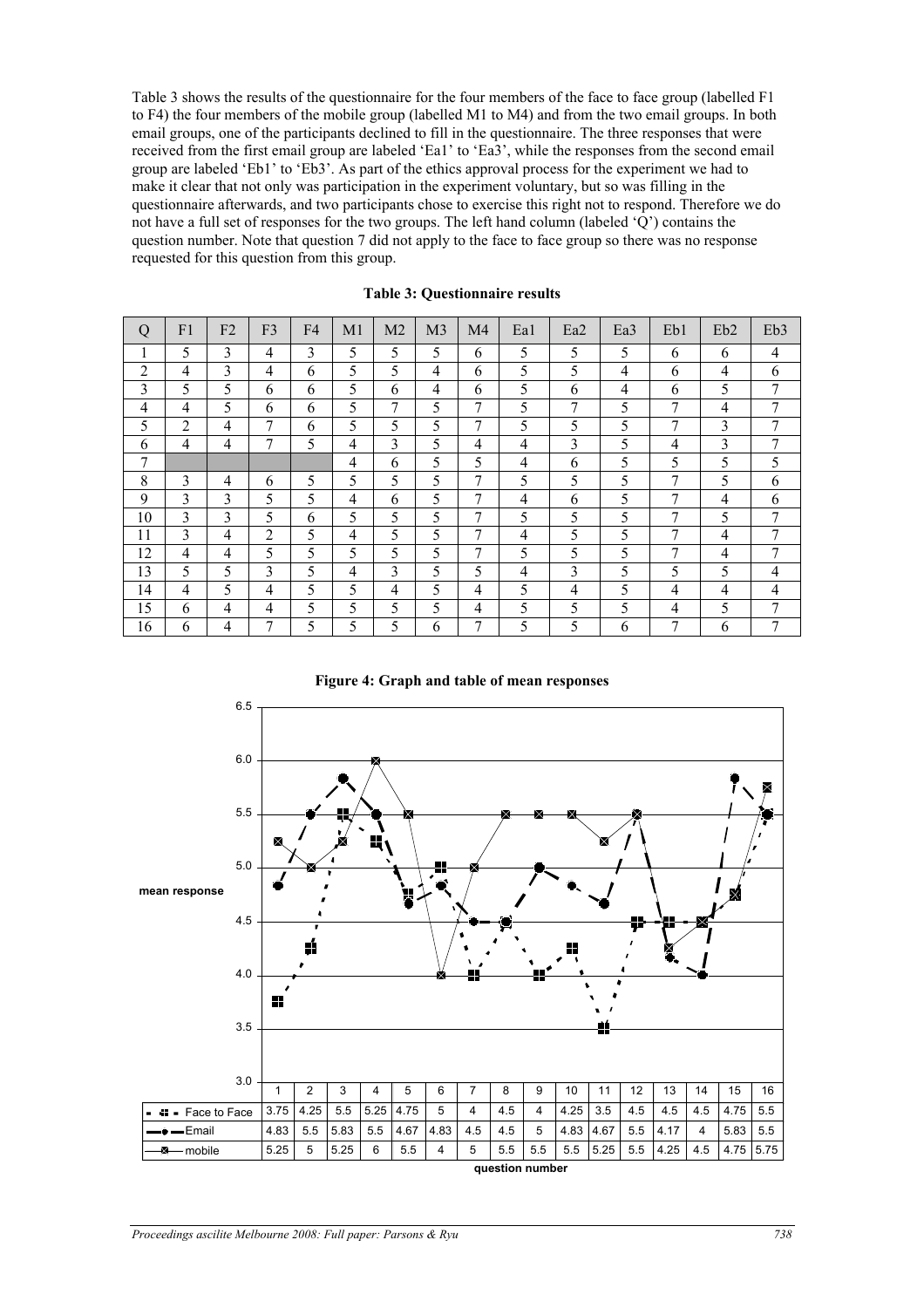Figure 4 shows a table and graph of the mean responses for the three types of group (face to face, mobile and mobile). Although the small sample size precludes any meaningful statistical analysis of the data, we can nevertheless note some features of the responses. In some of the questions relating to learning effect, in particular questions 1 ('My learning about CRC would be difficult to perform without the system') and 11 ('Using the system enhanced my effectiveness in learning CRC') there is a noticeably positive response from the mobile group when compared with the face to face group. Another feature worth noting is that, despite the very limited technology that was being used by the email and mobile groups, there is nothing to indicate from the three usability related questions (12, 13 and 14) that this was a major barrier to the groups using these technologies.

To provide some further insights into the data we have also applied an approach borrowed from "d" analysis in psychological studies (Table 4.) In this analysis, we have indicated for each group the number of responses that are on the positive side of the neutral value, i.e., 4 (the  $\geq 4$ ' column in each case.) Using this approach, our questionnaire data indicated that there seemed to be a general trend towards positive responses to learning via the CRC method with a mobile platform. In most cases, the distinction between the responses is slight. However in one case we can highlight what appears to be a significant distinction between the face to face group and the mobile group. For question 1, 'My learning about CRC would be difficult to perform without the system', there is a difference of 3 (the number of participants who rated positively) between the positive responses from the face to face group and the mobile group. Differences of two (in the number of participants who rated positively) between the face to face group and the mobile group are evident in questions  $2, 5, 8, 10$  and  $12$ . In all cases the positive scores favoured the mobile learning environment. It is also worth noting that the responses for questions 8 ('The system enables me to accomplish learning of CRC more quickly'), 10 ('Using the system allows me to accomplish more learning than would otherwise be possible') and 16 ('The system would be more effective if it used graphics and illustrations') were very high for both of the technology-supported environments. We should also note, however, that the answer to question 3 ('Using the system improves my understanding of how to do CRC') gained a very positive response from the face to face group. Perhaps this was because the participants could see the whole process unfold in front of them, rather than just their own part of it.

| Q                       | F1                       | F <sub>2</sub>           | F <sub>3</sub>          | F <sub>4</sub> | >4                      | M1             | M <sub>2</sub>          | M <sub>3</sub>          | M <sub>4</sub>   | >4                      |
|-------------------------|--------------------------|--------------------------|-------------------------|----------------|-------------------------|----------------|-------------------------|-------------------------|------------------|-------------------------|
| $\mathbf{1}$            | 5                        | 3                        | 4                       | $\mathfrak{Z}$ | $\mathbf{1}$            | 5              | 5                       | 5                       | 6                | $\overline{\mathbf{4}}$ |
| $\overline{2}$          | $\overline{\mathcal{A}}$ | $\overline{3}$           | $\overline{4}$          | 6              | 1                       | 5              | $\overline{5}$          | $\overline{4}$          | 6                | $\mathbf{3}$            |
| $\overline{3}$          | 5                        | 5                        | 6                       | 6              | $\overline{\mathbf{4}}$ | 5              | 6                       | $\overline{4}$          | 6                | $\overline{\mathbf{3}}$ |
| $\overline{4}$          | $\overline{\mathcal{L}}$ | 5                        | 6                       | 6              | $\mathbf{3}$            | 5              | $\boldsymbol{7}$        | 5                       | $\tau$           | $\overline{\mathbf{4}}$ |
| 5                       | $\boldsymbol{2}$         | $\overline{4}$           | $\overline{7}$          | 6              | $\overline{\mathbf{c}}$ | 5              | 5                       | 5                       | $\overline{7}$   | $\overline{\mathbf{4}}$ |
| 6                       | 4                        | $\overline{4}$           | $\overline{7}$          | 5              | $\mathbf{2}$            | $\overline{4}$ | $\overline{3}$          | 5                       | 4                | $\mathbf{1}$            |
| $\overline{7}$          |                          |                          |                         |                |                         | $\overline{4}$ | 6                       | 5                       | 5                | $\overline{\mathbf{3}}$ |
| $8\,$                   | 3                        | 4                        | 6                       | 5              | $\mathbf{2}$            | 5              | 5                       | 5                       | $\overline{7}$   | $\overline{\mathbf{4}}$ |
| 9                       | $\overline{3}$           | $\overline{\mathbf{3}}$  | 5                       | 5              | $\overline{2}$          | $\overline{4}$ | 6                       | $\overline{5}$          | $\overline{7}$   | $\overline{\mathbf{3}}$ |
| 10                      | $\overline{3}$           | $\overline{\mathbf{3}}$  | 5                       | 6              | $\overline{2}$          | $\overline{5}$ | 5                       | $\overline{5}$          | $\overline{7}$   | $\overline{\mathbf{4}}$ |
| 11                      | $\overline{3}$           | $\overline{\mathcal{L}}$ | $\overline{c}$          | 5              | $\mathbf{1}$            | $\overline{4}$ | 5                       | 5                       | $\overline{7}$   | $\mathbf{3}$            |
| 12                      | $\overline{4}$           | $\overline{4}$           | 5                       | 5              | $\mathbf{2}$            | 5              | 5                       | 5                       | $\overline{7}$   | $\overline{\mathbf{4}}$ |
| 13                      | 5                        | 5                        | $\overline{\mathbf{3}}$ | 5              | $\overline{\mathbf{3}}$ | $\overline{4}$ | $\overline{\mathbf{3}}$ | 5                       | 5                | $\overline{2}$          |
| 14                      | $\overline{4}$           | 5                        | $\overline{4}$          | 5              | $\overline{\mathbf{3}}$ | 5              | $\overline{4}$          | 5                       | $\overline{4}$   | $\overline{2}$          |
| 15                      | 6                        | $\overline{4}$           | $\overline{4}$          | 5              | $\overline{2}$          | 5              | 5                       | 5                       | 4                | $\overline{\mathbf{3}}$ |
| 16                      | 6                        | $\overline{4}$           | $\overline{7}$          | 5              | $\overline{\mathbf{3}}$ | $\overline{5}$ | 5                       | 6                       | $\overline{7}$   | $\overline{4}$          |
|                         |                          |                          |                         |                |                         |                |                         |                         |                  |                         |
| Q                       | Ea1                      |                          | Ea <sub>2</sub>         | Ea3            | >4                      | Eb1            |                         | Eb <sub>2</sub>         | Eb <sub>3</sub>  | >4                      |
| $\mathbf{1}$            | 5                        |                          | 5                       | 5              | $\mathbf{3}$            | 6              |                         | 6                       | 4                | $\overline{\mathbf{c}}$ |
| $\overline{c}$          | 5                        |                          | 5                       | 4              | $\overline{\mathbf{2}}$ | 6              |                         | 4                       | 6                | $\overline{\mathbf{c}}$ |
| $\overline{\mathbf{3}}$ | 5                        |                          | 6                       | 4              | $\overline{2}$          | 6              |                         | 5                       | $\boldsymbol{7}$ | $\overline{\mathbf{3}}$ |
| $\overline{4}$          | 5                        |                          | $\tau$                  | 5              | $\overline{\mathbf{3}}$ | $\tau$         |                         | $\overline{4}$          | $\tau$           | $\overline{\mathbf{2}}$ |
| 5                       | 5                        |                          | 5                       | 5              | $\overline{\mathbf{3}}$ | $\overline{7}$ |                         | $\overline{\mathbf{3}}$ | $\overline{7}$   | $\overline{2}$          |
| 6                       | $\overline{4}$           |                          | 3                       | 5              | $\mathbf{1}$            | $\overline{4}$ |                         | $\overline{3}$          | 7                | $\mathbf{1}$            |
| $\boldsymbol{7}$        | 4                        |                          | 6                       | 5              | $\overline{\mathbf{c}}$ | 5              |                         | 5                       | 5                | $\overline{\mathbf{3}}$ |
| 8                       | 5                        |                          | 5                       | 5              | 3                       | $\overline{7}$ |                         | 5                       | 6                | $\overline{\mathbf{3}}$ |
| 9                       | $\overline{4}$           |                          | 6                       | 5              | $\overline{\mathbf{3}}$ | $\overline{7}$ |                         | $\overline{4}$          | 6                | $\overline{2}$          |
| 10                      | 5                        |                          | 5                       | 5              | $\overline{\mathbf{3}}$ | $\overline{7}$ |                         | 5                       | $\boldsymbol{7}$ | $\overline{\mathbf{3}}$ |

|  |  |  |  | Table 4: "d" analysis of questionnaire responses |  |
|--|--|--|--|--------------------------------------------------|--|
|--|--|--|--|--------------------------------------------------|--|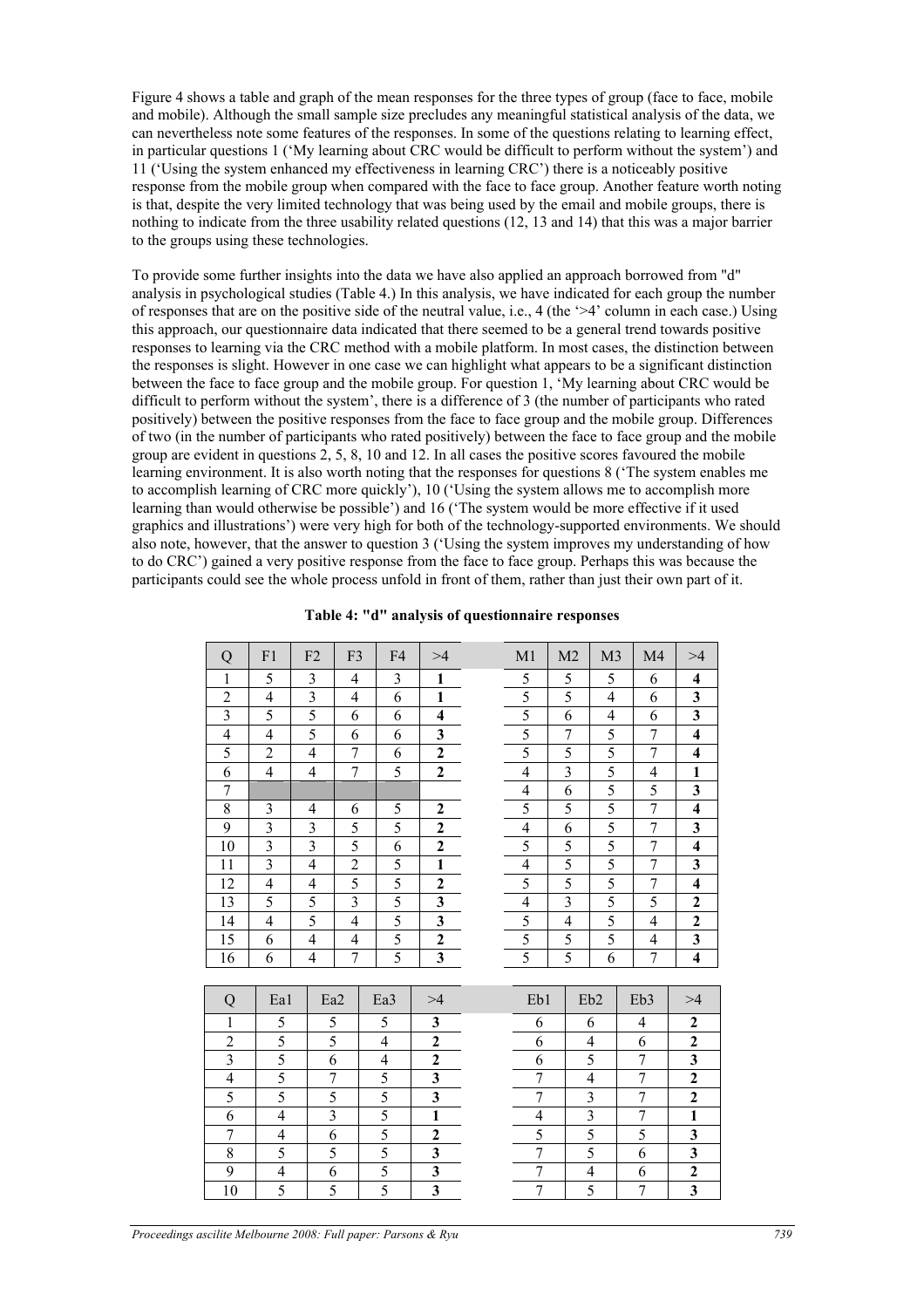### **Conclusions and future work**

What conclusions can we draw from the fact that although the mobile group performed the worst of all the groups, their responses to the mobile learning environment were positive? With this limited data set we cannot say anything for sure. However, one of the authors' motivations for this experiment was their experience that these exercises being carried out in a face to face environment can mean that the process is taken over by certain individuals. Thus it may be that the mobile approach has a democratising effect that enables individuals to participate more effectively regardless of their confidence or experience. Positive responses to some aspects of learning effect also suggest that there are some features of the mobile learning environment that that the participants responded to strongly. In particular, questions that indirectly related to applying tools to learning gained a positive response from the mobile group.

The experimental work carried out so far has given us some insights into what issues might be worth further investigation. From our limited analysis of a small data set, we may take some encouragement for the potential of this approach to the teaching of software design using the CRC card technique. However the participants clearly felt that the system was lacking in its interface, having no graphics or illustrations to work with. One aspect of our future work is to consider how a more sophisticated web based and/or mobile application might support such learning exercises in the future. This would help to address the inherent gap between the media richness of paper and coloured marker pens used by the face to face group and the simple text data used by the email and text messaging groups. It might also address the issue that the face to face context provides participants with a view of the whole process that was missing from our email and face to face groups. A richer interface could provide more information on the evolving model to remote participants.

We might also pay more attention to the group dynamics, perhaps to see if indeed there is greater progress because of certain individuals driving the exercise at the expense of the full participation of others. Thus the learning aspect of the CRC exercises might be suffering at the expense of progress from the software engineering perspective. Issues such as gender and culture may potentially have an impact here, as well as individual confidence and experience. Gaining a greater understanding of these issues would require monitoring the processes that actually take place during the exercise, rather than simply gathering and analysing the results at the end.

## **References**

- Beck, K. & Cunningham, W. (1989). A laboratory for teaching object oriented thinking. In *Conference on Object Oriented Programming Systems Languages and Applications* New Orleans, Louisiana, United States 1989 1-6
- Colella, V. (2000). Participatory simulations: Building collaborative understanding through immersive dynamic modelling. *Journal of the Learning Sciences*, 9(4), 471-500.
- Biddle, R., Noble, J. & Tempero, E. (2002). Reflections on CRC cards and OO design. In *Proceedings of the Fortieth International Conference on Tools Pacific: Objects for internet, mobile and embedded applications*. Sydney, Australia 2002, 201-205
- Borstler, J., Johansson, T. & Nordstrom, M. (2002). Teaching OO concepts-a case study using CRC-cards and BlueJ. In *32nd Annual Frontiers in Education Conference (FIE 2002)*, 6-9 Nov 2002 Volume: 1, T2G-1- T2G-6
- Cockburn, A. (1999). *Using CRC Cards*. http://alistair.cockburn.us/index.php/Using\_CRC\_cards [viewed 20 July 2008].
- Gamma, E., Helm, R., Johnson, R., & Vlissides, J. (1995). *Design Patterns: Elements of Reusable Object-Oriented Software*. Reading, Mass.: Addison-Wesley.
- Hanks, B. (2004). Distributed Pair Programming: An Empirical Study. In *Proceedings of the Extreme Programming and Agile Methods - XP/Agile Universe 2004 Conference*, Calgary, Canada, August 15- 18, 2004
- McGregor, J. & Korson, T. (1994). Integrated object-oriented testing and development processes. *Communications of the ACM*, 37(9), 59-77.